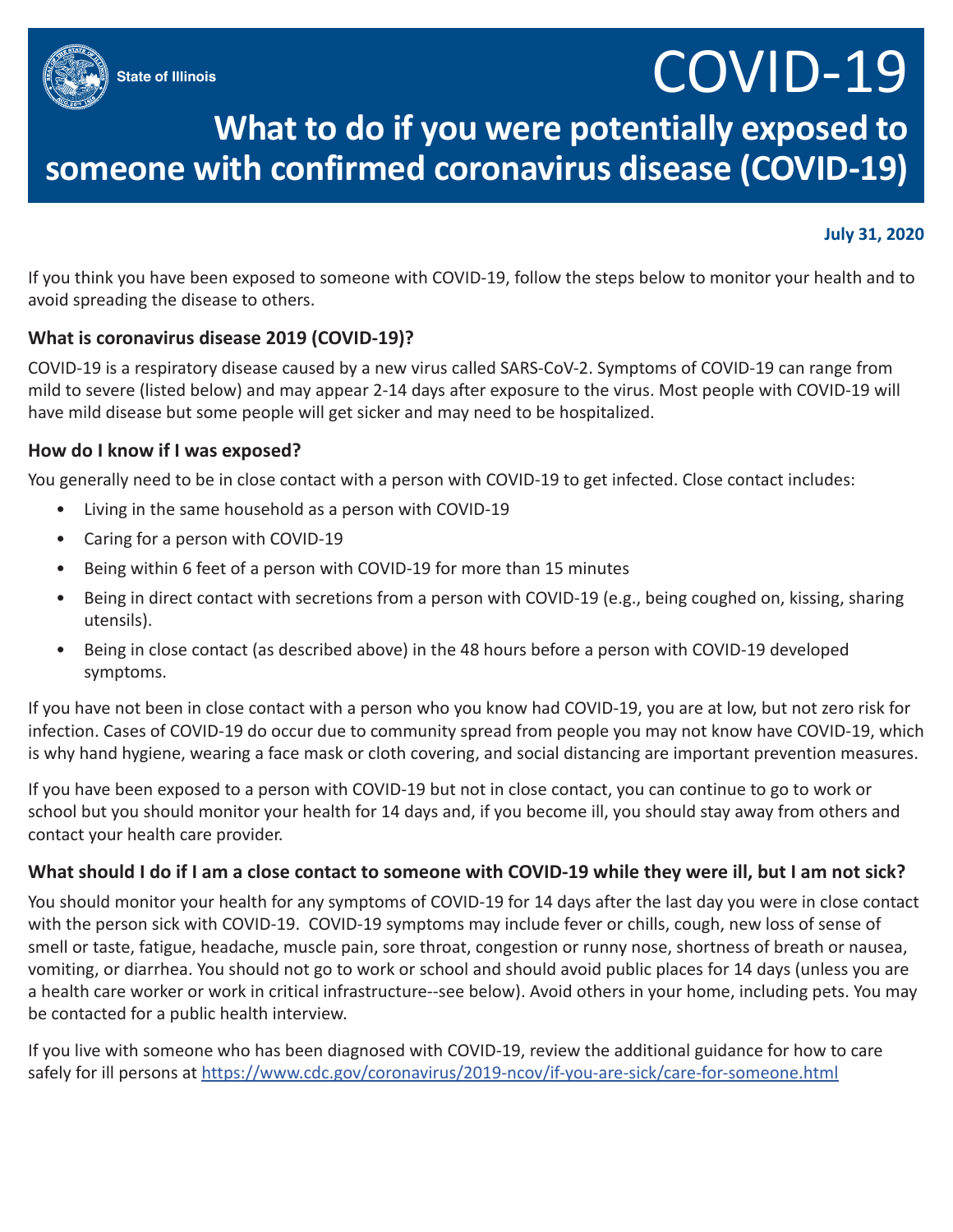# COVID-19

### **What to do if you were potentially exposed to someone with confirmed coronavirus disease (COVID-19)**

### **What should I do if I had close contact with someone with COVID-19, but I am not sick, and I work in critical infrastructure?**

Critical infrastructure includes state and local law enforcement; 911 call center employees; Fusion Center employees; hazardous material responders; janitorial and other custodial staff; and workers in food and agriculture, critical manufacturing, informational technology, transportation, energy and government facilities.

Critical infrastructure workers who had close contact with a COVID-19 case can continue to work as long as they remain well without symptoms and if they take the following measures:

- **• Pre-screen.** Have temperature and symptom check daily before starting work.
- **• Wear a cloth face covering**. Use always at work.
- **• Social distance**. As much as possible, remain at least 6 feet away from coworkers.
- **• Disinfect and clean workspaces.** Increase frequency of cleaning surfaces and items touched or handled often.
- **• Do not share** headsets, phones, food, or drinks.

Follow these measures for 14 days after you were last in close contact with a person with COVID-19. Notify your employer and go home immediately if you become sick. Your employer should coordinate with the local health department for guidance. For additional information visit https://www.cdc.gov/coronavirus/2019-ncov/community/ critical-workers/implementing-safety-practices.html

### **What should I do if I had close contact with someone with COVID-19, but I am not sick, and I am a health care worker?**

If possible, you should stay home for 14 days after you were last exposed to this person and monitor for symptoms. If it is not feasible due to staffing needs and if you are asymptomatic, you can return to work. Your workplace must meet specific criteria to determine there is a staffing crisis. If you do work, you should monitor your temperature and for signs of respiratory illness before starting work and for every four hours during your shift. Wear a mask while performing clinical duties for 14 days after your exposure and do not provide patient care to severely immunocompromised patients (e.g., transplant, hematology-oncology).

If you are affiliated with a facility, employee health services will help you to assess your risk and make appropriate recommendations. For additional information visit https://www.cdc.gov/coronavirus/2019-ncov/healthcare-facilities/ hcp-return-work.html.

### **What should I do if I am a close contact to someone with COVID-19 and get sick?**

Currently, anyone with COVID-19 symptoms is encouraged to be tested. COVID-19 testing sites can be found on the Illinois Department of Public Health website at http://dph.illinois.gov/testing.

If you are over 65 years of age, pregnant, or have medical conditions, you may be at higher risk of COVID-19 complications. Contact your physician's office and tell them you were exposed to someone with COVID-19. They may want to monitor your health more closely.